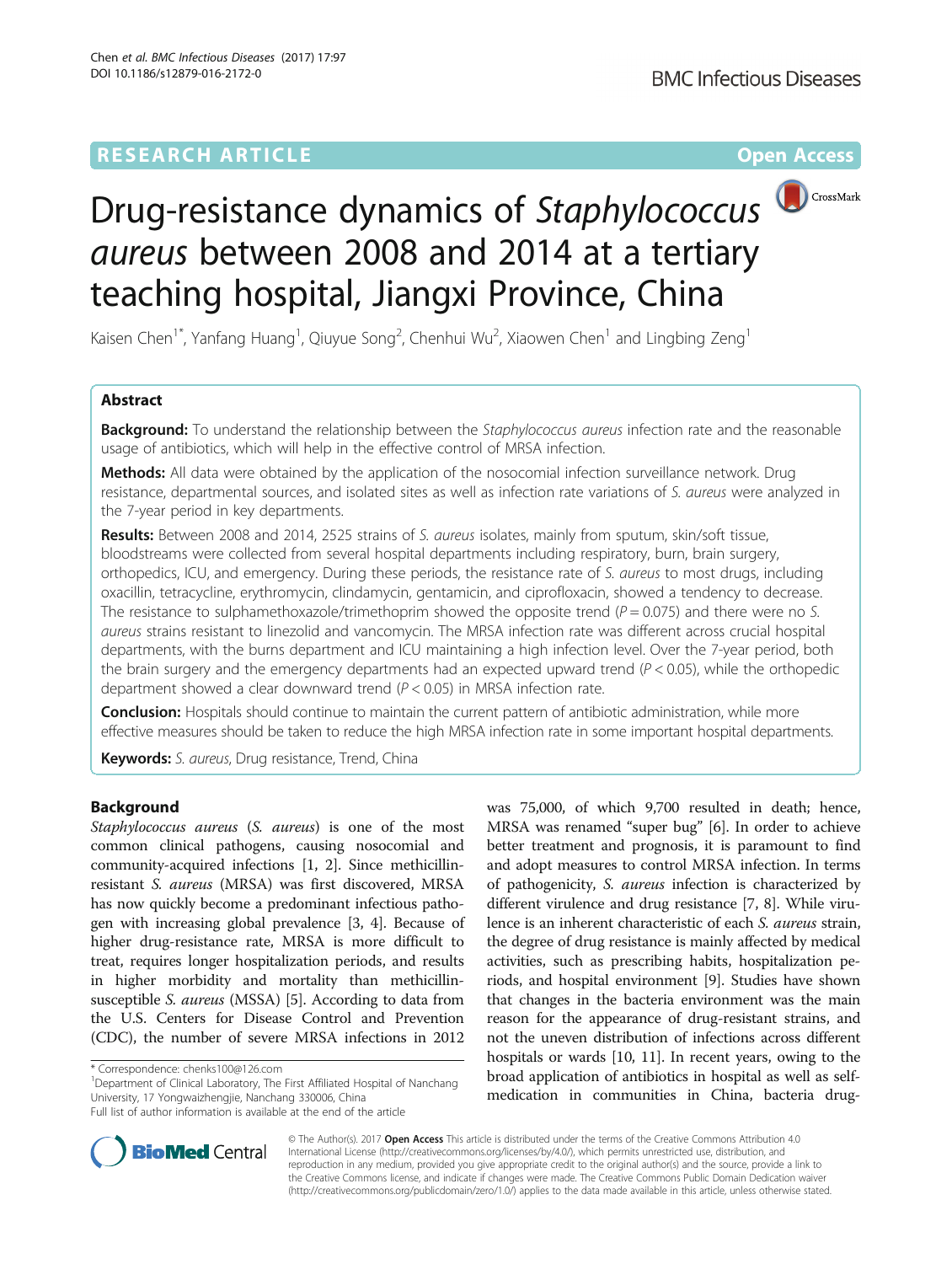resistance has reached very high levels [[12](#page-7-0)]. This prompted the Chinese Health Ministry to issue guidelines for a better use of antimicrobial drugs in hospitals. It is therefore necessary to assess the effects of these guidelines in different hospitals, to understand whether these regulations are effective. Here, for the first time we report the trend of S. aureus infection rate in different key departments of a general tertiary-care teaching hospital after these regulations were put in place. These findings might provide some valuable information to local clinicians for selecting the appropriate antibiotic against S. aureus, and to health public departments offering more effective treatment measures.

### Methods

### Setting and study design

The hospital of Nanchang University is a large, general tertiary-care teaching hospital and regional medical center with 3,500 beds, located in the southeast region of China. The hospital includes almost all departments, such as burns, brain surgery, orthopedics, respiratory, pediatrics, gynecology and obstetrics, hematology and oncology, emergency room, and intensive care unit (ICU).

All records from the Hospital Information Warehouse, Clinical Microbiology Laboratory, and Pharmacy Department, were retrospectively collected at yearly intervals by two researchers, to obtain hospital-wide populationlevel data. The data include almost all bacteria strains and information on antimicrobial resistance. For some important pathogens, such as S. aureus, more detailed information, including different isolated rates and drug susceptibility in key departments, was present.

Recently, the Chinese Ministry of Health issued several documents to promote the correct usage of antibiotics in recent years. The aim of this study is to understand the relationship between the trend of isolated rate and antimicrobial resistance of S. aureus according to the current pattern of antibiotic administration.

### Microbiology data

Different strains of S. aureus were identified using the VITEK-2 automated system (bioMérieux Inc., France). The same system was used to measure susceptibility to the antibiotics routinely tested (penicillin G, oxacillin, gentamicin, ciprofloxacin, clindamycin, erythromycin, tetracycline, linezolid, vancomycin, and sulphamethoxazole/trimethoprim). The drug susceptibility results were compared to the newest standard of the Clinical and Laboratory Standards Institute (CLSI) [[13](#page-7-0)]. Strains showing resistance to oxacillin were defined as MRSA, as described in the manufacturer's instructions. All S. aureus-positive clinical specimens (sputum, skin/soft tissue, blood fluid, etc.) obtained from the hospital in the period between January 2008 and December 2014, were included in the analysis (identical strains derived from the same patient were excluded). The reference strains used for S. aureus were ATCC25923 and ATCC29213.

### Statistical analysis

Univariate analysis was used to determine the difference in drug resistance levels between MRSA and MSSA strains. A chi-square test was used to evaluate the difference in categorical variables. Variation analyses of S. aureus drug-resistant rate were performed using SPSS 17.0 (Statistical Product and Service Solutions, SPSS Inc., USA). Statistical significance was defined as  $P < 0.05$ .

### Results

### Distribution of the isolated S. aureus strains

During the 7-year period (January 2008-December 2014), a total of 2,525 strains of S. aureus were isolated from different patients admitted to various hospital wards. Among those, 967 (38.3%, 967/2525) were recovered from sputum, 713 (28.2%, 713/2525) from blood samples, 411 (16.3%, 411/2525) from skin/soft tissue, 249 (9.9%, 249/2525) from other sterile body fluids, and 185 from other organ. 1223 (48.4%, 1223/2525) isolated strains were classified as MRSA by system assay. The amount of isolated S. aureus strains differed across the departments; respiratory had 411(16.3%, 411/2525), burn 319 (12.6%, 319/2525), brain surgery 235 (9.3%, 235/ 2525), orthopedics 201 (8.0%, 201/2525), emergency 191 (7.6%, 191/2525), and ICU 168 (6.6%, 168/2525). The other departments including pediatrics, infectious, and hematology, had much lower levels of *S. aureus* strains.

### Trend of drug-resistance rate between 2008 and 2014

As shown in Table [1,](#page-2-0) amongst all the drugs tested, penicillin G was the one to which most strains showed resistance to (97.6% (205/210) in 2008 and 73.7% (469/636) in 2014), while erythromycin ranked second (81.9% (172/210) in 2008 and 54.7% (348/636) in 2014). Not many S. aureus isolates were resistant to sulphamethoxazole/trimethoprim (17.1% (359/2525) in 2008 and 23.6% (596/2525) in 2014). All isolates were sensitive to linezolid and vancomycin. Trend analysis showed that S. aureus resistance to oxacillin, gentamicin, ciprofloxacin, clindamycin, erythromycin, and tetracycline significantly decreased over time  $(P < 0.05)$ (Table [1\)](#page-2-0). The percentage of strains resistant to penicillin G showed a decreasing tendency, although the observed change was not significant ( $P = 0.127$ ). The percentage of strains resistant to sulphamethoxazole/trimethoprim fluctuated, with an overall increasing trend  $(P = 0.075)$ .

# Trend of drug resistance rate in key departments

Because doctors in different departments have different habits and criteria for antibiotic usage, it was necessary to determine the drug-resistance situation in each department. Hence, we selectively analyzed the drug-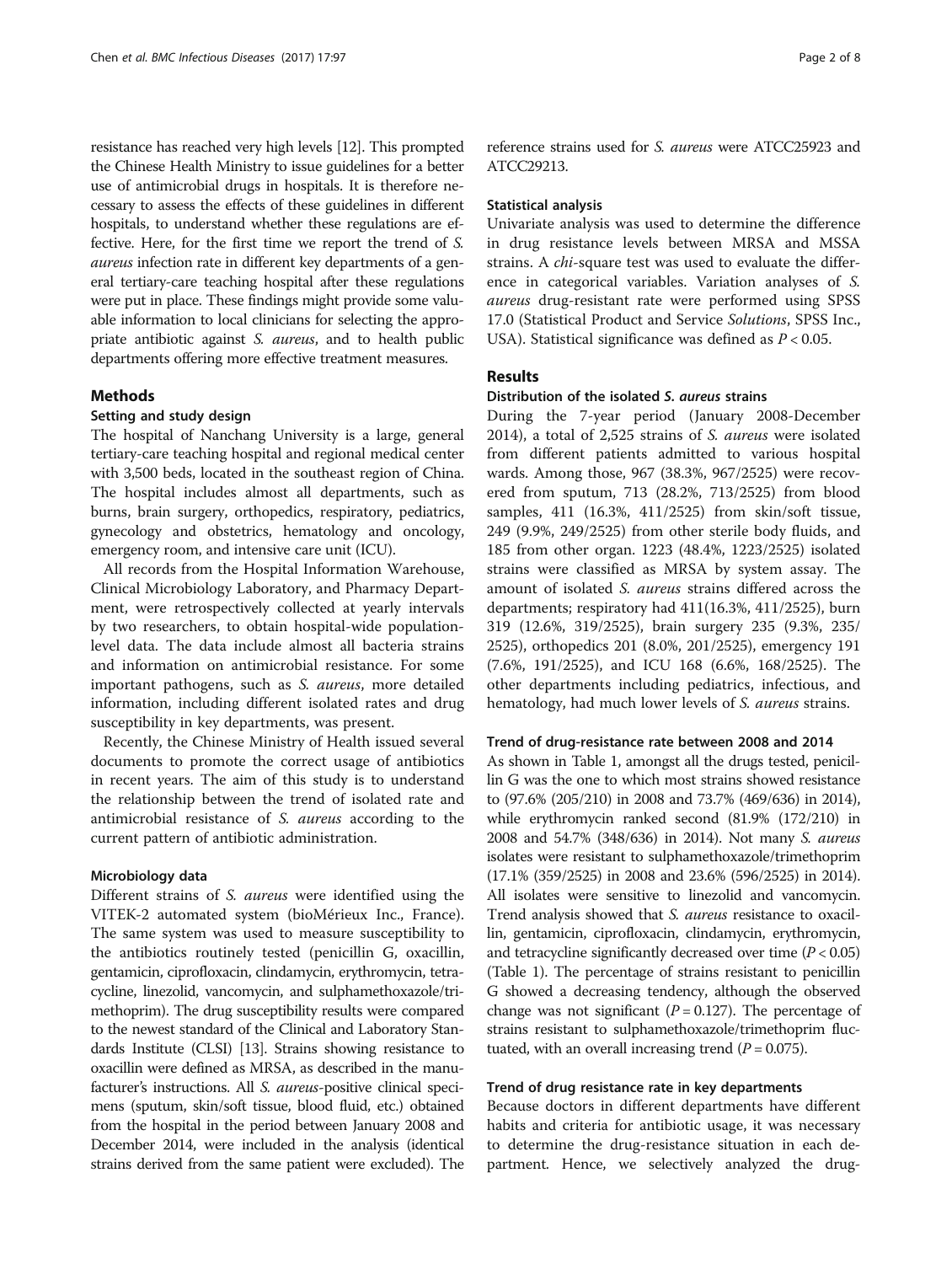<span id="page-2-0"></span>Table 1 Trend of drug-resistance rate at the first affiliated hospital of Nanchang University, 2008-2014

| Year (N)        | Penicillin G               | Oxacillin  | Gentamicin | Ciprofloxacin | Clindamycin | Erythromycin | Linezolid    | Vancomycin   | Tetracycline | Cotrimoxazole |
|-----------------|----------------------------|------------|------------|---------------|-------------|--------------|--------------|--------------|--------------|---------------|
| 2008 (210)      | 97.6                       | 69.5       | 60.5       | 64.3          | 75.2        | 81.9         |              | $\circ$      | 69.5         | 17.1          |
| 2009 (259)      | 96.5                       | 58.3       | 47.5       | 59.1          | 67.6        | 74.9         | $\mathbf{0}$ | $\mathbf{0}$ | 63.3         | 16.6          |
| 2010 (257)      | 93.4                       | 50.2       | 50.6       | 59.1          | 63.8        | 68.1         | 0            | $\mathbf{0}$ | 59.9         | 19.1          |
| 2011 (273)      | 91.9                       | 67.4       | 42.1       | 50.2          | 59.7        | 68.9         | 0            | $\mathbf{0}$ | 54.9         | 24.9          |
| 2012 (399)      | 91.2                       | 49.6       | 39.1       | 52.4          | 52.1        | 66.9         | 0            | $\mathbf{0}$ | 38.3         | 25.1          |
| 2013 (491)      | 91.2                       | 48.3       | 40.1       | 52.1          | 534         | 60 1         |              | 0            | 49.3         | 13.4          |
| 2014 (636)      | 73.7                       | 42.1       | 30.8       | 31.8          | 32.5        | 54.7         |              | $\circ$      | 34.0         | 23.6          |
|                 | Time series analysis model |            |            |               |             |              |              |              |              |               |
| Slope $(\beta)$ | $-2.323$                   | $-9.507$   | $-7.285$   | $-7.909$      | $-7.365$    | $-7.127$     | $\cdots$     | $\cdots$     | $-7.815$     | 3.160         |
| $P$ -value      | 0.127                      | 0.002      | 0.007      | 0.005         | 0.007       | 0.008        | $\cdots$     | $\cdots$     | 0.005        | 0.075         |
| Trend           | Decreasing                 | Decreasing | Decreasing | Decreasing    | Decreasing  | Decreasing   | $\cdots$     | $-0.11$      | Decreasing   | Increasing    |

resistance trend in the respiratory, burns, brain surgery, orthopedics, and emergency departments as well as in the ICU (Table 2). As shown in Appendix 1, the resistance incidence to almost all selected antibiotics (except for linezolid and vancomycin) had a decreasing trend during the 7-year period. On the other hand, the resistance rate to sulphamethoxazole/trimethoprim slightly increased. Based on the results collected, we found that the resistance rate of MRSA was usually higher than that of MSSA (Table [3\)](#page-3-0).

Because MRSA is an important pathogen and indicates a higher risk of contracting *S. aureus* infection [\[14\]](#page-7-0), it was necessary to analyze the variation in MRSA infection frequency in key hospital departments during the same 7-year period. As shown in Fig. [1](#page-4-0), MRSA infection was maintained at high levels in the burns department and ICU over the 7 year period; brain surgery and the emergency department

showed an increased MRSA infection rate over time (P < 0.05), while both the respiratory and orthopedics departments had a decreasing trend, although the former did not attain statistical significance  $(P = 0.08$  and 0.04, respectively).

Additionally, the ratio of MRSA and MSSA isolates changed over time. Although the incidence of MRSA isolates was higher than that of MSSA in the period between 2008 and 2012, it decreased in the following years, reaching less than 40% in 2014 (Fig. [2\)](#page-4-0).

### **Discussion**

As a major human pathogen, S. aureus causes a wide range of infections, such as lung disease, bacteremia, infectious endocarditis, as well as skin/soft tissue, and osteoarticular and device-related infections [\[15\]](#page-7-0). The epidemiological characteristics of S. aureus, especially MRSA, change

**Table 2** Antimicrobial susceptibility trend of S. Aureus in key hospital departments, 2008–2014

| Period (N)             | Penicillin G | Oxacillin | Gentamicin | Ciprofloxacin |       | Clindamycin Eiythromycin | Linezolid         | Vancomycin | Tetracycline | Cotrimoxazole |
|------------------------|--------------|-----------|------------|---------------|-------|--------------------------|-------------------|------------|--------------|---------------|
| Respiratory Dept (411) |              |           |            |               |       |                          |                   |            |              |               |
| $X^2$ value            | 0.59         | 3.07      | 3.88       | 4.46          | 3.14  | 1.35                     | $\qquad \qquad -$ |            | 3.94         | 0.91          |
| $P$ value              | 0.44         | 0.08      | 0.05       | 0.04          | 0.08  | 0.24                     | $\qquad \qquad -$ |            | 0.05         | 0.34          |
| Bum Dept (319)         |              |           |            |               |       |                          |                   |            |              |               |
| $X^2$ value            | 8.53         | 3.26      | 8.72       | 11.94         | 10.00 | 10.24                    |                   |            | 9.39         | 5.97          |
| $P$ value              | 0.00         | 0.07      | 0.00       | 0.00          | 0.00  | 0.00                     |                   |            | 0.00         | 0.02          |
| Brain surgery (235)    |              |           |            |               |       |                          |                   |            |              |               |
| $X^2$ value            | 1.33         | 6.41      | 4.71       | 6.89          | 5.30  | 4.87                     |                   |            | 6.48         | 1.64          |
| $P$ value              | 0.25         | 0.01      | 0.03       | 0.01          | 0.02  | 0.03                     |                   |            | 0.01         | 0.20          |
| Orthopedics (201)      |              |           |            |               |       |                          |                   |            |              |               |
| $X^2$ value            | 1.19         | 4.14      | 4.86       | 6.72          | 7.61  | 8.71                     |                   |            | 8.22         | 1.92          |
| $P$ value              | 0.28         | 0.04      | 0.03       | 0.01          | 0.01  | 0.00                     |                   |            | 0.00         | 0.17          |
| Emergency Dept (191)   |              |           |            |               |       |                          |                   |            |              |               |
| $X^2$ value            | 3.13         | 6.97      | 5.68       | 6.86          | 5.88  | 5.48                     | $\qquad \qquad -$ |            | 5.05         | 2.44          |
| $P$ value              | 0.08         | 0.01      | 0.02       | 0.01          | 0.02  | 0.02                     |                   |            | 0.02         | 0.12          |
| ICU (168)              |              |           |            |               |       |                          |                   |            |              |               |
| $X^2$ value            | 0.83         | 1.84      | 2.74       | 2.31          | 1.81  | 1.97                     |                   |            | 3.62         | 2.49          |
| $P$ value              | 0.36         | 0.18      | 0.10       | 0.13          | 0.18  | 0.16                     |                   |            | 0.06         | 0.12          |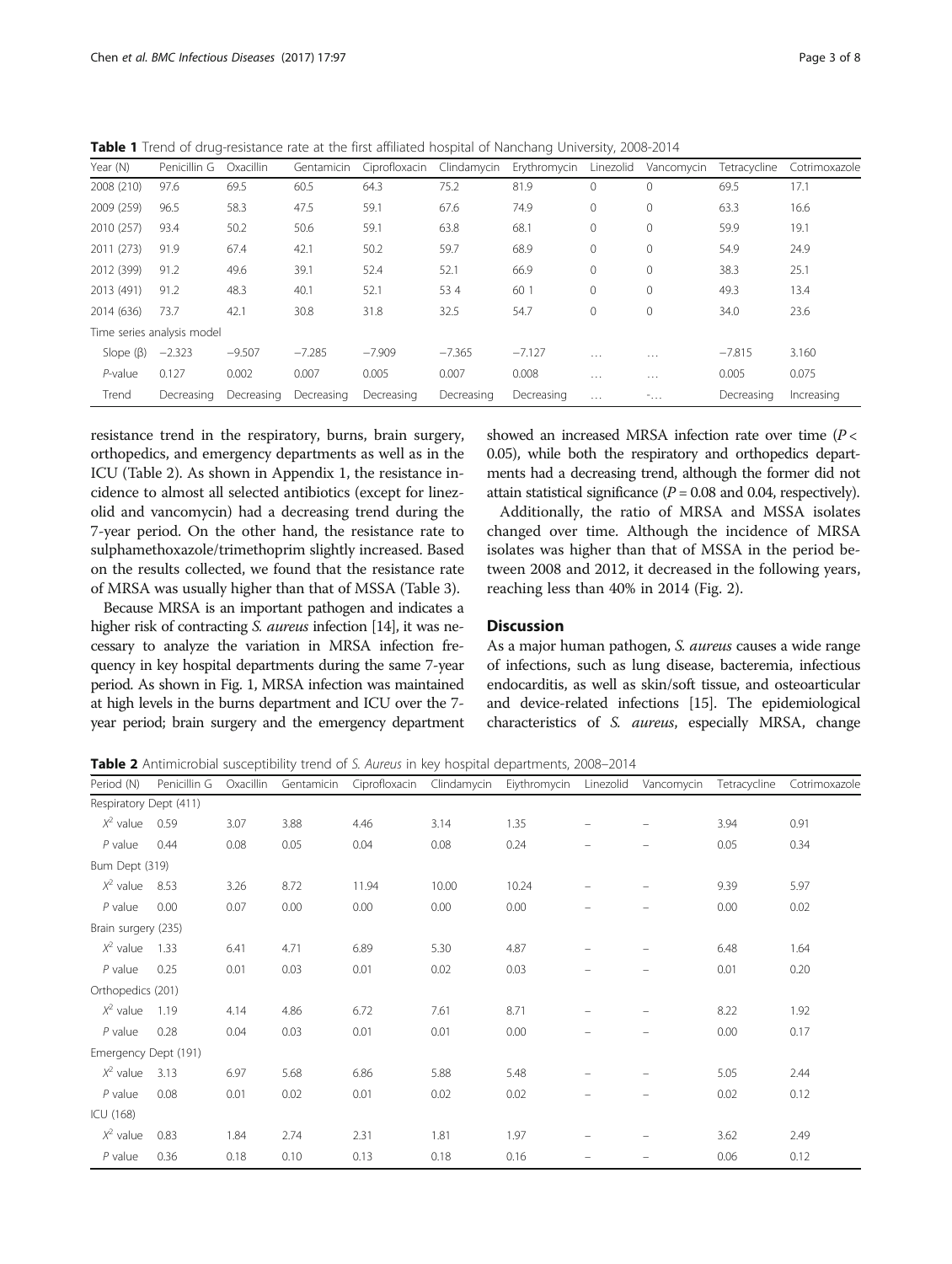<span id="page-3-0"></span>

| Table 3 Antimicrobial susceptibility and isolated rates (%) of MRSA and MSSA in key departments |  |  |  |  |
|-------------------------------------------------------------------------------------------------|--|--|--|--|
|-------------------------------------------------------------------------------------------------|--|--|--|--|

| Period (N)             | Penicillin G  | Oxacillin                | Gentamicin    | Ciprofloxacin | Clindamycin   | Erythromycin  | Linezolid                | Vancomycin                        | Tetracycline  | Cotrimoxazole  |
|------------------------|---------------|--------------------------|---------------|---------------|---------------|---------------|--------------------------|-----------------------------------|---------------|----------------|
| Respiratory Dept (411) |               |                          |               |               |               |               |                          |                                   |               |                |
| MRS A (190)            | 100.0         | 100.0                    | 64.7          | 75.3          | 83.7          | 94.2          | $\mathbf 0$              | $\circ$                           | 64.7          | 16.8           |
| MSSA (221)             | 79.2          | 0.0                      | 24.9          | 40.3          | 49.3          | 70.1          | $\mathbf 0$              | $\circ$                           | 40.3          | 8.1            |
| OR                     | 0.79          | $\overline{\phantom{a}}$ | 0.38          | 0.23          | 0.59          | 0.74          | $\overline{\phantom{m}}$ | $\overline{\phantom{0}}$          | 0.62          | 0.49           |
| 95%Cl                  | $0.59 - 1.06$ | $\overline{\phantom{a}}$ | $0.26 - 0.57$ | $0.16 - 0.34$ | $0.43 - 0.81$ | $0.55 - 1.00$ | $\equiv$                 |                                   | $0.44 - 0.88$ | $0.25 - 0.92$  |
| $P$ value              | 0.10          | $\overline{\phantom{0}}$ | 0.00          | 0.00          | 0.00          | 0.05          | i.                       | $\overline{\phantom{0}}$          | 0.00          | 0.02           |
| Bum Dept (319)         |               |                          |               |               |               |               |                          |                                   |               |                |
| MRS A (296)            | 100.0         | 100.0                    | 48.6          | 55.4          | 56.8          | 188           | $\mathbf 0$              | $\circ$                           | 47.0          | 26.7           |
| <b>MSSA (23)</b>       | 34.8          | 0.0                      | 17.4          | 56.5          | 47.8          | 52.2          | $\mathbb O$              | $\circ$                           | 52.2          | 21.7           |
| OR                     | 0.35          | $\overline{\phantom{a}}$ | 0.45          | 0.24          | 0.84          | 0.82          | $\equiv$                 | i.                                | 1.11          | 0.81           |
| 95%CI                  | $0.13 - 0.82$ | $\overline{\phantom{a}}$ | $0.11 - 1.36$ | $0.04 - 0.80$ | $0.36 - 1.86$ | $0.36 - 1.77$ | $\equiv$                 | ÷                                 | $0.49 - 2.41$ | $0.23 - 2.29$  |
| $P$ value              | 0.01          | ۳                        | 0.14          | 0.01          | 0.65          | 0.59          |                          | ۰                                 | 0.78          | 0.69           |
| Brain surgery (235)    |               |                          |               |               |               |               |                          |                                   |               |                |
| MRSA (150)             | 100.0         | 100.0                    | 50.7          | 84.7          | 80.7          | 80.7          | $\mathbf 0$              | $\circ$                           | 88            | 38             |
| <b>MSSA (85)</b>       | 85.9          | 0.0                      | 25.9          | 25.9          | 30.6          | 43.5          | $\mathbf 0$              | $\mathbf 0$                       | 27            | 5              |
| OR                     | 0.86          | $\overline{\phantom{0}}$ | 0.51          | 0.30          | 0.38          | 0.54          | $\overline{\phantom{m}}$ | i.                                | 0.54          | 0.23           |
| 95%CI                  | $0.57 - 1.29$ | $\overline{\phantom{a}}$ | $0.28 - 0.90$ | $0.17 - 0.53$ | $0.22 - 0.64$ | $0.33 - 0.87$ | i.                       | i.                                | $0.31 - 0.92$ | $0.07 - 0.62$  |
| $P$ value              | 0.44          | $\equiv$                 | 0.01          | 0.00          | 0.00          | 0.01          | $\overline{\phantom{0}}$ | $\overline{\phantom{a}}$          | 0.02          | 0.00           |
| Orthopedics (201)      |               |                          |               |               |               |               |                          |                                   |               |                |
| <b>MRSA (75)</b>       | 100.0         | 100.0                    | 93.3          | 86.7          | 64.0          | 65.3          | $\mathbf 0$              | $\mathbf 0$                       | 42            | 27             |
| MSSA (126)             | 85.4          | 0.0                      | 29.4          | 41.3          | 41.3          | 44.4          | $\mathbf 0$              | $\overline{0}$                    | 54            | 13             |
| <b>OR</b>              | 0.85          | $\overline{a}$           | 0.31          | 0.48          | 0.64          | 0.68          | L.                       | ÷                                 | 0.76          | 0.29           |
| 95%C1                  | $0.55 - 1.31$ |                          | $0.19 - 0.53$ | $0.29 - 0.78$ | $0.38 - 1.08$ | $0.41 - 1.13$ |                          | $\overline{\phantom{a}}$          | $0.45 - 1.30$ | $0.13 - 0.62$  |
| $P$ value              | 0.44          | $\overline{\phantom{0}}$ | 0.00          | 0.00          | 0.08          | 0.11          |                          |                                   | 0.29          | 0.00           |
| Emergency Dept (191)   |               |                          |               |               |               |               |                          |                                   |               |                |
| <b>MRSA (90)</b>       | 100.0         | 100.0                    | 55.6          | 67.8          | 70.0          | 71.1          | $\mathbf 0$              | $\circ$                           | 62            | 19             |
| MSSA (101)             | 61.4          | 0.0                      | 32.7          | 32.7          | 40.6          | 53.5          | $\mathbf 0$              | $\mathbf 0$                       | 52            | 17             |
| OR                     | 0.61          | $\overline{\phantom{a}}$ | 0.59          | 0.48          | 0.58          | 0.75          | $\overline{\phantom{m}}$ | $\hspace{1.0cm} - \hspace{1.0cm}$ | 0.75          | 0.80           |
| 95%Cl                  | $0.39 - 0.96$ | $\overline{\phantom{a}}$ | $0.34 - 1.02$ | $0.28 - 0.83$ | $0.35 - 0.97$ | $0.46 - 1.22$ | $\overline{\phantom{0}}$ | $\overline{\phantom{a}}$          | $0.46 - 1.22$ | $0.36 - 1.73$  |
| $P$ value              | 0.03          | $\overline{\phantom{0}}$ | 0.05          | 0.01          | 0.03          | 0.22          | $\overline{\phantom{m}}$ | $\overline{\phantom{0}}$          | 0.22          | 0.53           |
| ICU (168)              |               |                          |               |               |               |               |                          |                                   |               |                |
| MRSA (131)             | 100.0         | 100.0                    | 39.7          | 79.4          | 92.4          | 83.2          | $\overline{0}$           | $\mathbf 0$                       | 83            | 51             |
| <b>MSSA (37)</b>       | 81.1          | 0.0                      | 18.9          | 45.9          | 27.0          | 43.2          | $\mathbf 0$              | $\circ$                           | 14            | $\overline{4}$ |
| OR                     | 0.81          | $\overline{\phantom{0}}$ | 0.48          | 0.34          | 0.29          | 0.52          | $\qquad \qquad -$        | $\overline{\phantom{0}}$          | 0.60          | 0.28           |
| 95%CI                  | $0.45 - 1.44$ | $\overline{\phantom{m}}$ | $0.17 - 1.18$ | $0.14 - 0.74$ | $0.12 - 0.63$ | $0.26 - 1.02$ |                          |                                   | $0.28 - 1.22$ | $0.07 - 0.84$  |
| $P$ value              | 0.44          | $\overline{\phantom{0}}$ | 0.09          | 0.00          | 0.00          | 0.04          | $\equiv$                 | $\overline{\phantom{a}}$          | 0.13          | 0.01           |

rapidly. For example, although methicillin was adopted for the treatment of penicillin-resistant S. aureus infection in 1959, methicillin-resistant strains emerged immediately afterwards, becoming one of the most important strains worldwide during the following decades [[16](#page-7-0)]. Furthermore, people with MRSA infection are 64.0% more likely to die than people with MSSA infection, hence increasing the cost of health care due to lengthier stays in hospital and more intensive care [\[17\]](#page-7-0). It is therefore necessary to adopt new measures to decrease the MRSA infection frequency. Kim et al. [[18](#page-7-0)] studied the trend of MRSA infection, finding that a method for decreasing the frequency of infection is a more reasonable use of antibiotics. In the present study, we showed that the isolated rate of MRSA decreased over a period of 7 years, from 69.5% (146/210) in 2008 to 42.1% (268/2525) in 2014 (P < 0.05). Although the actual reasons for the decrease are not known, it is likely that this is owing to the improved measures for antibiotic administration (Appendix 2). Indeed, in 2008, the Chinese Ministry of Health issued the "Notice on the relevant issues concerning the clinical application management of antibiotics" document. Moreover, in 2009, the Ministry contacted experts to reexamine the antibiotic prescriptions in order to achieve a more reasonable antibiotic usage in some tertiary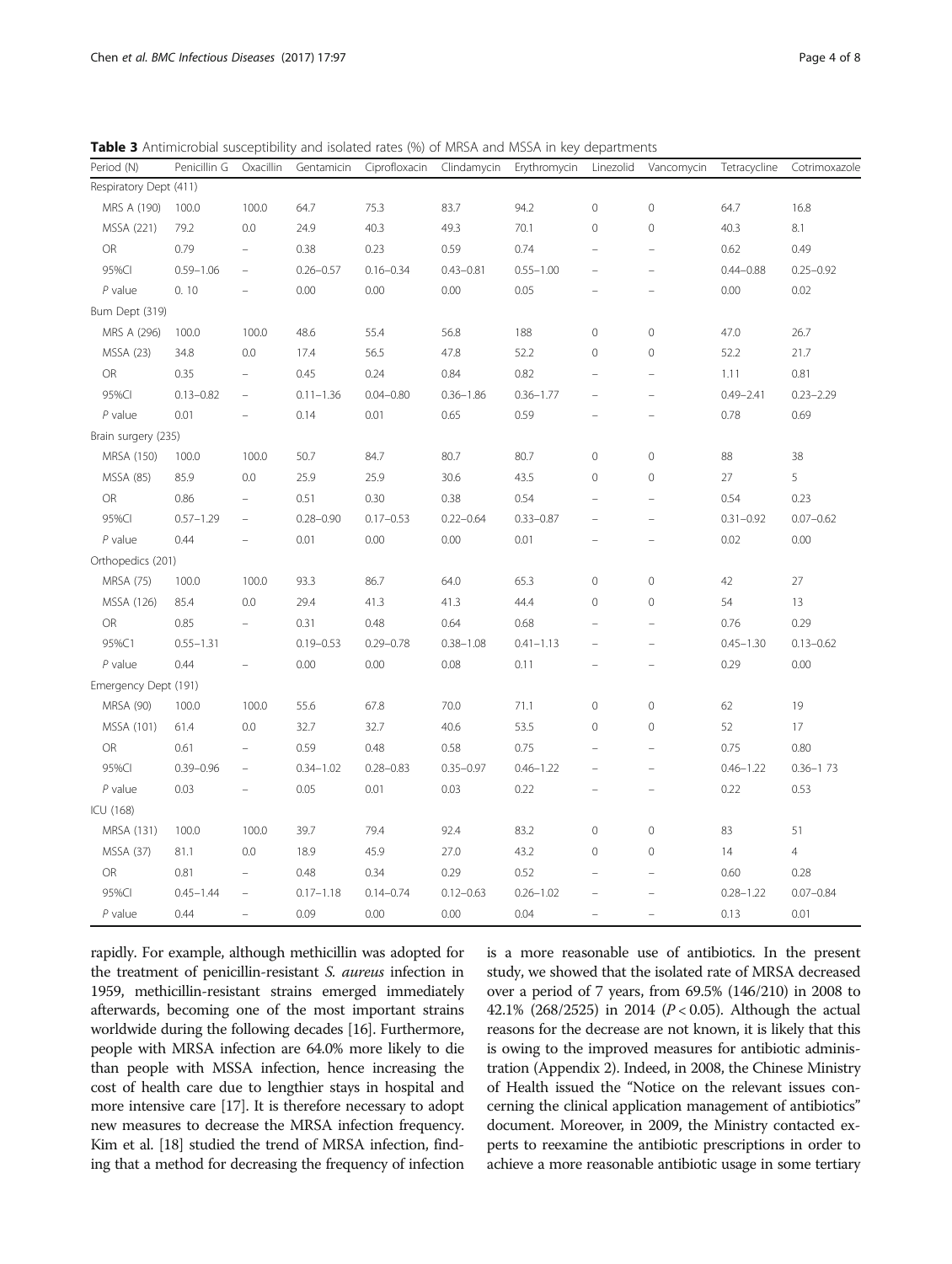<span id="page-4-0"></span>

hospitals. As a result, the utilization rate of antibiotics improved in the following years. For example, according to statistics from the pharmacy department in our hospital, the percentage of prophylactic antibiotics used to prevent infections in surgical aseptic operations significantly decreased from 73.4% (11056/15063) in 2008 to 33.3% (1272/ 38195) in 2014, and the rate of reasonable use of antibiotics increased from 44.50% (6703/15063) to 90.85% (3470/38195). Subsequently, the rate of rational use of antibiotics has been maintained at more than 90.0%, in line with the national relevant requirements. The Ministry of Health issued the "Clinical application of antibacterial drugs Management method" in 2012 and developed special protocols to alter the current use of antimicrobial drugs, which provided guidance for standard antibiotic usage, resulting in an even more reasonable use of antibiotics. Our results were consistent with studies supporting the idea that a rational use of antibiotics, particularly broad-



spectrum antibiotics, can effectively reduce S. aureus drugresistance rate [[19](#page-7-0), [20](#page-7-0)].

Despite the fact that MRSA had a higher resistant rate than MSSA, the infectious situation varied in different departments. In order to propose a better differential treatment, it was necessary to determine S. aureus infection rate in different departments.

According to the data collected from important hospital departments, we found that the MRSA isolated rate in both the burns department and ICU was maintained above 80%. This was probably owing to the fact that most patients in these two departments are seriously ill and need effective treatments; hence, broad-spectrum antibiotics are usually prescribed [\[21\]](#page-7-0). For example, vancomycin, cefoperazone/sulbactam, and ketoconazole are usually prescribed to treat severe burn patients in hospitals. Antibiotic usage in ICU had no limitations. Moreover, the majority of patients in these departments have long-term hospitalization and are immune-compromised, which usually lead to persistent infection and an excessive use of antibiotics [\[22](#page-7-0)]. The MRSA infection frequency in the brain surgery and emergency departments increased in the 7-year period, opposite to the overall trend in other departments. The most plausible reason was that some departments, such as brain surgery, emergency, internal medicine, etc., had established independent ICU wards, owing to the expansion of the hospital (from a capacity of 1,600 beds to 3,500 beds) in 2012. The respiratory and especially the orthopedics department displayed a decreasing trend throughout the years, perhaps because of a more strict usage of antibiotics.

The results of our study cannot be generalized because the analysis of the small number of isolated strains in some departments does not reach statistical significance for some antibiotics tested. We also did not know the antibiotic usage of each individual patient. Therefore, we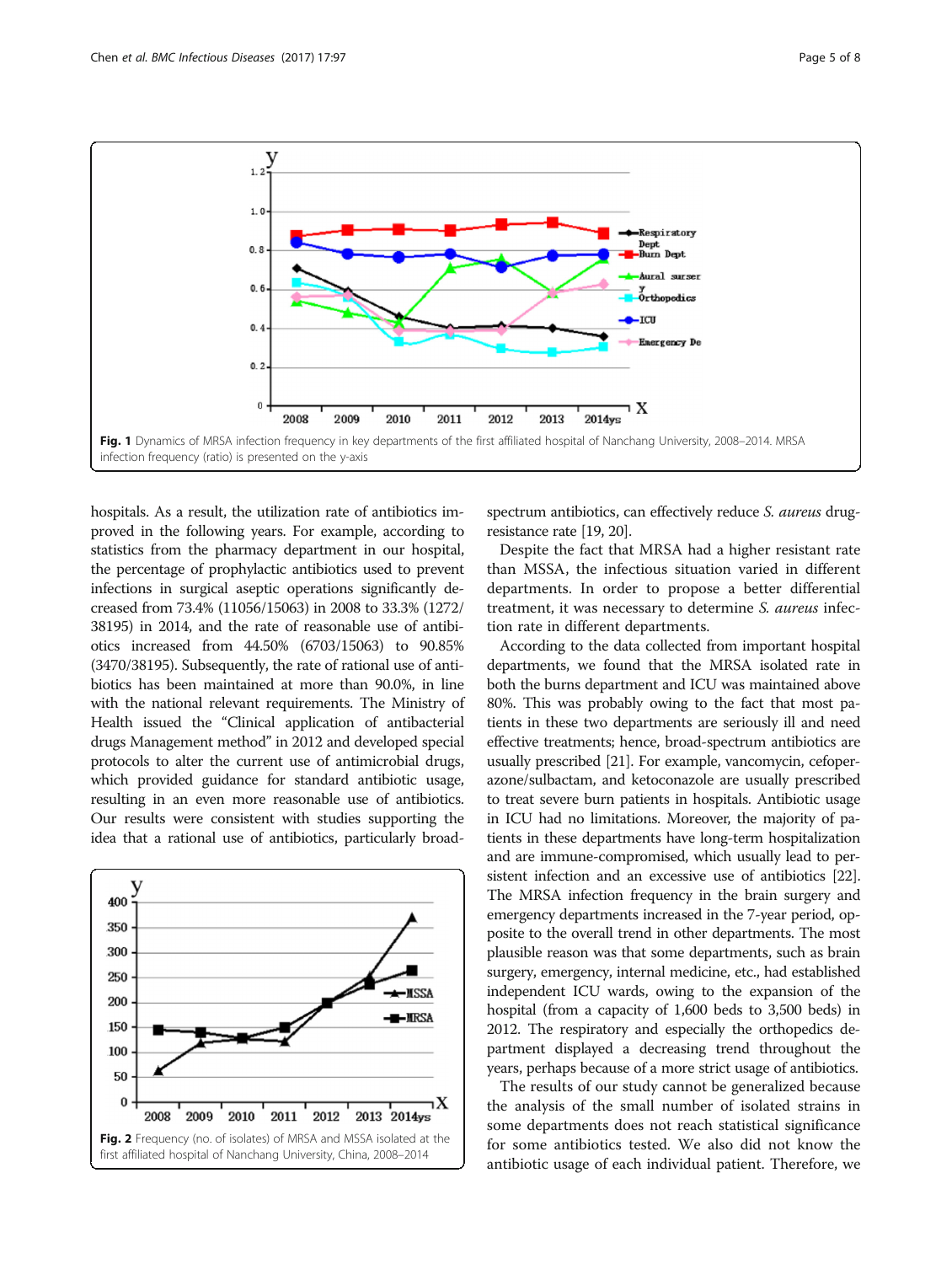do not have enough data to prove the relationship between sensible antibiotic usage and decreased S. aureus drug-resistance. Since the antibiotic prescription habit was the only factor that changed, we believe that the more strict usage of antibiotics is responsible for the decrease in drug-resistant strains. Through the rational use of antibiotics, the frequency and drug-resistance rate of MRSA infection showed a downward trend.

In contrast, most gram-negative bacteria still show high levels of drug-resistance. For instance, K. pneumoniae showed a rising resistance trend, in contrast to what is

### Appendix 1

reported in the literature [\[23\]](#page-7-0). The opinion that a more rational antibiotic usage could decrease resistance does not apply to gram-negative bacilli. Whether there are some other factors leading to the high rate of antibiotic resistance still needs to be analyzed.

### Conclusion

S.aureus is an important pathogen. The drug-resistance dynamics showed that reasonable usage of antibiotics has huge valuable for decreasing the MRSA infectious rate in a teaching hospital, China.

Table 4 The infectious rate and trend in S.aureus in key departments

| Period (N)             | Penici Ilin G |      |      |       |       | Oxa cillin Genta micin Ciprof loxacin Clinda mycin Erythro mycin Line zolid Vanco mycin Tetracy cline Cotrim oxazole |                |                     |      |      |
|------------------------|---------------|------|------|-------|-------|----------------------------------------------------------------------------------------------------------------------|----------------|---------------------|------|------|
| Respiratory Dept (411) |               |      |      |       |       |                                                                                                                      |                |                     |      |      |
| 2008(50)               | 100.0         | 70.0 | 60.0 | 76.0  | 84.0  | 94.0                                                                                                                 | $\mathbf 0$    | $\mathsf{O}\xspace$ | 82.0 | 10.0 |
| 2009(52)               | 98.1          | 59.6 | 51.9 | 71.2  | 75.0  | 84.6                                                                                                                 | $\mathbf 0$    | $\mathbf 0$         | 63.5 | 9.6  |
| 2010(41)               | 95.1          | 46.3 | 53.7 | 63.4  | 75.6  | 90.2                                                                                                                 | $\mathbf 0$    | $\mathbf 0$         | 53.7 | 19.5 |
| 2011(52)               | 92.3          | 32.7 | 44.2 | 55.8  | 65.4  | 84.6                                                                                                                 | $\mathbf 0$    | $\mathbf 0$         | 46.2 | 13.5 |
| 2012(49)               | 91.8          | 14.3 | 38.8 | 53.1  | 53.1  | 83.7                                                                                                                 | $\mathbf 0$    | $\mathsf{O}\xspace$ | 42.9 | 10.2 |
| 2013(71)               | 84.5          | 40.8 | 39.4 | 43.7  | 62.0  | 76.1                                                                                                                 | $\mathbf 0$    | $\mathbf 0$         | 49.3 | 9.9  |
| 2014(96)               | 75.0          | 35.4 | 30.2 | 51.0  | 54.2  | 70.0                                                                                                                 | $\mathbf 0$    | $\mathbf 0$         | 37.5 | 13.5 |
| $\chi^2$ value         | 0.59          | 3.07 | 3.88 | 4.46  | 3.14  | 1.35                                                                                                                 |                | ÷                   | 3.94 | 0.91 |
| $P$ value              | 0.44          | 0.08 | 0.05 | 0.04  | 0.08  | 0.24                                                                                                                 |                |                     | 0.05 | 0.34 |
| Burn Dept (319)        |               |      |      |       |       |                                                                                                                      |                |                     |      |      |
| 2008(11)               | 100.0         | 90.9 | 45.4 | 54.5  | 81.8  | 90.9                                                                                                                 | $\mathbf 0$    | $\mathsf{O}\xspace$ | 63.6 | 27.3 |
| 2009(26)               | 100.0         | 92.3 | 38.5 | 50.0  | 80.8  | 76.9                                                                                                                 | $\mathbf 0$    | $\mathbf 0$         | 76.9 | 26.9 |
| 2010(31)               | 100.0         | 90.3 | 41.9 | 54.8  | 67.7  | 71.0                                                                                                                 | $\mathbb O$    | $\mathsf{O}\xspace$ | 54.8 | 29.0 |
| 2011(43)               | 100.0         | 95.3 | 46.5 | 48.8  | 62.8  | 67.4                                                                                                                 | $\mathbf 0$    | $\mathbf 0$         | 55.8 | 32.6 |
| 2012(45)               | 95.6          | 88.9 | 26.7 | 48.9  | 60.0  | 60.0                                                                                                                 | $\mathbf 0$    | $\mathbf 0$         | 48.9 | 26.7 |
| 2013(73)               | 94.5          | 93.2 | 30.1 | 53.4  | 49.3  | 57.5                                                                                                                 | $\mathbf 0$    | $\mathsf{O}\xspace$ | 38.4 | 20.5 |
| 2014(96)               | 90.6          | 89.6 | 37.5 | 50.0  | 39.6  | 52.1                                                                                                                 | $\mathbf 0$    | $\mathbf 0$         | 34.4 | 25.0 |
| $\chi^2$ value         | 8.53          | 3.26 | 8.72 | 11.94 | 10.00 | 10.24                                                                                                                |                | ÷                   | 9.39 | 5.97 |
| $P$ value              | 0.00          | 0.07 | 0.00 | 0.00  | 0.00  | 0.00                                                                                                                 |                |                     | 0.00 | 0.02 |
| Aural surgery (235)    |               |      |      |       |       |                                                                                                                      |                |                     |      |      |
| 2008 (27)              | 100.0         | 48.1 | 51.8 | 70.4  | 81.5  | 85.2                                                                                                                 | $\mathbf 0$    | $\mathsf{O}\xspace$ | 63.0 | 11.1 |
| 2009 (24)              | 95.8          | 54.2 | 66.7 | 70.8  | 79.2  | 79.2                                                                                                                 | $\mathbf 0$    | $\mathbf 0$         | 58.3 | 12.5 |
| 2010 (22)              | 95.4          | 59.1 | 40.9 | 63.6  | 59.1  | 72.7                                                                                                                 | $\mathbf 0$    | $\mathbf 0$         | 54.5 | 22.7 |
| 2011 (31)              | 96.8          | 64.5 | 35.5 | 64.5  | 61.3  | 67.7                                                                                                                 | $\mathbf 0$    | $\mathbf 0$         | 51.6 | 19.3 |
| 2012 (37)              | 97.3          | 70.3 | 40.5 | 56.8  | 62.2  | 59.4                                                                                                                 | $\mathbf 0$    | 0                   | 45.9 | 16.2 |
| 2013 (41)              | 92.7          | 70.7 | 36.6 | 61.0  | 56.1  | 61.0                                                                                                                 | $\mathbf 0$    | $\mathsf{O}\xspace$ | 43.9 | 22.0 |
| 2014 (54)              | 88.9          | 66.7 | 33.3 | 61.1  | 51.9  | 53.7                                                                                                                 | $\mathbf 0$    | $\mathbf 0$         | 38.9 | 20.4 |
| $\chi^2$ value         | 1.33          | 6.41 | 4.71 | 6.89  | 5.30  | 4.87                                                                                                                 |                | ۳                   | 6.48 | 1.64 |
| $P$ value              | 0.25          | 0.01 | 0.03 | 0.01  | 0.02  | 0.03                                                                                                                 |                |                     | 0.01 | 0.20 |
| Orthopedics(201)       |               |      |      |       |       |                                                                                                                      |                |                     |      |      |
| 2008 (23)              | 100.0         | 65.2 | 60.9 | 56.5  | 52.2  | 56.5                                                                                                                 | $\mathbf 0$    | $\mathsf{O}\xspace$ | 60.9 | 17.4 |
| 2009 (21)              | 95.2          | 52.4 | 47.6 | 47.6  | 42.9  | 47.6                                                                                                                 | $\mathbb O$    | $\mathbf 0$         | 47.6 | 14.3 |
| 2010(21)               | 90.5          | 38.1 | 52.4 | 66.7  | 71.4  | 61.9                                                                                                                 | $\mathbf 0$    | $\mathbf 0$         | 52.4 | 28.6 |
| 2011 (26)              | 92.3          | 38.5 | 53.8 | 69.2  | 53.8  | 57.7                                                                                                                 | $\mathbf 0$    | $\mathsf{O}\xspace$ | 50.0 | 26.9 |
| 2012 (28)              | 89.3          | 25.0 | 35.7 | 57.1  | 39.3  | 42.9                                                                                                                 | $\mathbf 0$    | $\mathbf 0$         | 42.9 | 17.9 |
| 2013 (35)              | 88.6          | 37.1 | 42.9 | 62.9  | 54.3  | 54.3                                                                                                                 | $\overline{0}$ | $\mathbf 0$         | 48.6 | 17.1 |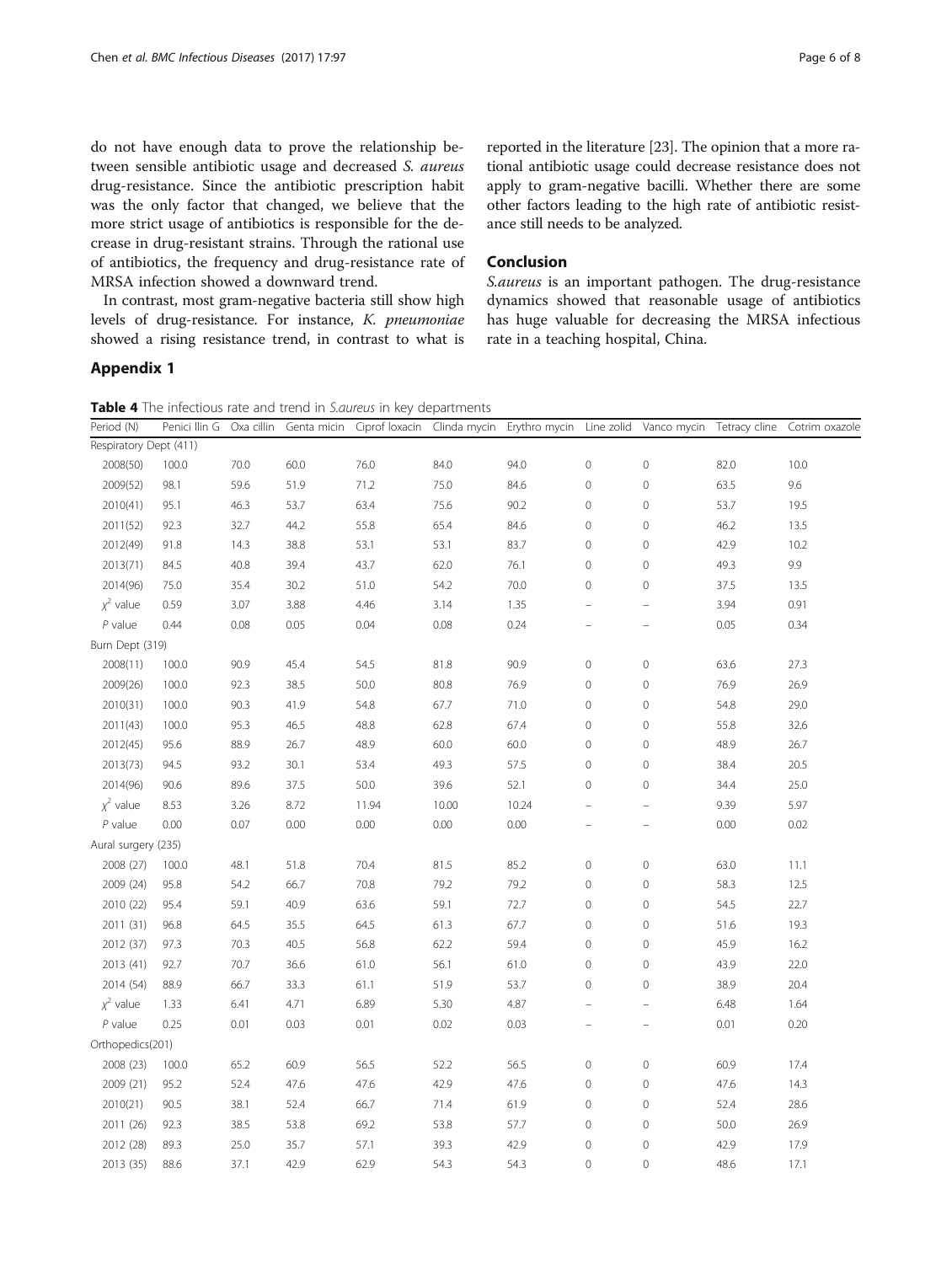| Table 4 The infectious rate and trend in S.aureus in key departments (Continued) |  |  |
|----------------------------------------------------------------------------------|--|--|
|----------------------------------------------------------------------------------|--|--|

| 2014 (47)            | 83.0  | 30.0 | 27.7 | 51.0 | 44.7 | 48.9 | $\circ$                  | $\mathbf 0$      | 40.4 | 19.1 |
|----------------------|-------|------|------|------|------|------|--------------------------|------------------|------|------|
| $x^2$ value          | 1.19  | 4.14 | 4.86 | 6.72 | 7.61 | 8.71 | -                        | -                | 8.22 | 1.92 |
| $P$ value            | 0.28  | 0.04 | 0.03 | 0.01 | 0.01 | 0.00 | $\overline{\phantom{0}}$ |                  | 0.00 | 0.17 |
| Emergency Dept (191) |       |      |      |      |      |      |                          |                  |      |      |
| 2008 (20)            | 95.0  | 60.0 | 65.0 | 65.0 | 80.0 | 85.0 | $\mathbf{0}$             | $\mathbf{0}$     | 85.0 | 15.0 |
| 2009 (17)            | 94.1  | 52.9 | 52.9 | 52.9 | 70.6 | 76.5 | $\circ$                  | 0                | 64.7 | 17.6 |
| 2010 (22)            | 81.8  | 63.6 | 68.2 | 63.6 | 68.2 | 77.3 | $\circ$                  | 0                | 72.7 | 18.2 |
| 2011 (21)            | 81.0  | 57.1 | 57.1 | 57.1 | 61.9 | 71.4 | $\mathbf 0$              | $\boldsymbol{0}$ | 81.0 | 23.8 |
| 2012 (24)            | 75.0  | 41.7 | 50.0 | 37.5 | 50.0 | 62.5 | $\circ$                  | 0                | 62.5 | 25.0 |
| 2013 (32)            | 75.0  | 62.5 | 40.6 | 46.9 | 46.9 | 50.0 | $\circ$                  | $\circ$          | 53.1 | 18.8 |
| 2014 (55)            | 69.1  | 58.2 | 32.7 | 40.0 | 38.2 | 45.5 | $\circ$                  | $\mathbf 0$      | 38.2 | 16.4 |
| $\chi^2$ value       | 3.13  | 6.97 | 5.68 | 6.86 | 5.88 | 5.48 | $\overline{\phantom{0}}$ | -                | 5.05 | 2.44 |
| $P$ value            | 0.08  | 0.01 | 0.02 | 0.01 | 0.02 | 0.02 |                          |                  | 0.02 | 0.12 |
| ICU(168)             |       |      |      |      |      |      |                          |                  |      |      |
| 2008 (18)            | 100.0 | 88.9 | 50.0 | 83.3 | 88.9 | 88.9 | $\circ$                  | $\circ$          | 83.3 | 38.9 |
| 2009(24)             | 100.0 | 75.0 | 29.2 | 75.0 | 70.8 | 79.2 | $\circ$                  | 0                | 75.0 | 33.3 |
| 2010 (16)            | 100.0 | 81.2 | 50.0 | 93.8 | 87.5 | 68.8 | $\circ$                  | $\boldsymbol{0}$ | 62.5 | 43.8 |
| 2011(21)             | 95.2  | 76.2 | 47.6 | 81.0 | 85.7 | 66.7 | $\circ$                  | $\circ$          | 66.7 | 42.9 |
| 2012(17)             | 100.0 | 70.6 | 35.3 | 47.1 | 70.6 | 58.8 | $\circ$                  | $\boldsymbol{0}$ | 41.2 | 35.3 |
| 2013(28)             | 92.9  | 82.1 | 32.1 | 75.0 | 78.6 | 82.1 | $\circ$                  | 0                | 50.0 | 28.6 |
| 2014(44)             | 90.9  | 72.7 | 25.0 | 61.4 | 72.7 | 72.7 | $\circ$                  | $\boldsymbol{0}$ | 43.2 | 22.7 |
| $\chi^2$ value       | 0.83  | 1.84 | 2.74 | 2.31 | 1.81 | 1.97 | $\overline{\phantom{0}}$ |                  | 3.62 | 2.49 |
| $P$ value            | 0.36  | 0.18 | 0.10 | 0.13 | 0.18 | 0.16 | $\overline{\phantom{0}}$ |                  | 0.06 | 0.12 |

# Appendix 2

Table 5 Relative antibiotics usage regulation issued by Ministry of Health of China

| Time            | URL; Content; Key points                                                                                                                                                                                                                                                                                                                                                                                                                                                                                                                                                                                                                                                                                                                                                                                                                                                                                                                                                                                                                                                                                                                                                                                                                                                                                                                                                                            |
|-----------------|-----------------------------------------------------------------------------------------------------------------------------------------------------------------------------------------------------------------------------------------------------------------------------------------------------------------------------------------------------------------------------------------------------------------------------------------------------------------------------------------------------------------------------------------------------------------------------------------------------------------------------------------------------------------------------------------------------------------------------------------------------------------------------------------------------------------------------------------------------------------------------------------------------------------------------------------------------------------------------------------------------------------------------------------------------------------------------------------------------------------------------------------------------------------------------------------------------------------------------------------------------------------------------------------------------------------------------------------------------------------------------------------------------|
| $Jan-28 - 2008$ | http://www.nhfpc.gov.cn/zhuzhan/wsbmgz/201304/53cdeec6d8f4461583296ab59bf1fb93.shtml. Content: Notice on strengthening<br>the price management of medical institutions to control the unreasonable growth of medical expenses. Key points: Regulate the<br>behavior of medical services, and encourage the use of low-cost drugs.                                                                                                                                                                                                                                                                                                                                                                                                                                                                                                                                                                                                                                                                                                                                                                                                                                                                                                                                                                                                                                                                   |
| Apr-15-200      | http://www.nhfpc.qov.cn/zhuzhan/wsbmqz/201304/9a70b1ec336846f8b3858262c8ed6e29.shtml. Content: Notice on further<br>strengthening the management of clinical application of antibacterial drugs. Key points: 1. Strengthen the management of<br>perioperative antimicrobial prophylaxis and application; 2. To strengthen the management of clinical application of<br>fluoroquinolones; 3. In strict accordance with the provisions of the management system for the classification of antimicrobial drugs,<br>strengthen the management of clinical application of antibiotics; 4. To strengthen the guidance and supervision of clinical<br>application of antibacterial drugs and strengthen the quidance and supervision of clinical application of antibacterial drugs                                                                                                                                                                                                                                                                                                                                                                                                                                                                                                                                                                                                                        |
| Jul-15-2008     | http://www.nhfpc.gov.cn/zhuzhan/wsbmqz/201304/caa37dae8bde44bc9a42dd10aeb9ff43.shtml. Content: Notice on strengthening the work<br>of hospital infection control in multi-drug resistant bacteria. Key points: 1. Management of nosocomial infection in multiple drug resistant<br>bacteria; 2. To establish and improve the monitoring of multi-drug resistant bacteria; 3. Prevention and control of the spread of multi-drug re-<br>sistant bacteria; 4. Strengthen the rational use of antibacterial drugs; 5. Strengthen education and training of medical personnel.                                                                                                                                                                                                                                                                                                                                                                                                                                                                                                                                                                                                                                                                                                                                                                                                                          |
| Mar-25-2009     | http://www.nhfpc.gov.cn/zhuzhan/wsbmqz/201304/0bf024050b7c4f229bc3e49f75f1e0da.shtml. Content: Notice on the relevant issues<br>concerning the clinical application of antimicrobial agents. Key points: 1. In order to strictly control the surgical treatment of type I incision<br>and to strengthen the management of prophylactic application of antibiotics in perioperative period; 2. Strict control of the clinical<br>application of fluoroquinolones; 3. Strict implementation of the management system of antimicrobial drugs; 4. To strengthen the monitoring<br>of clinical microbiology and bacterial resistance, establish the early warning mechanism for the clinical application of antibacterial drugs.                                                                                                                                                                                                                                                                                                                                                                                                                                                                                                                                                                                                                                                                         |
| $May-7 - 2013$  | http://www.nhfpc.gov.cn/yzyqj/s3585u/201305/823b9d131ff4416ab7b41b2c4e1f0e83.shtml. Content: Notice on further development<br>of the special rectification activities of national antimicrobial drugs. Key words: 1. To clarify the clinical application management<br>responsibility system; 2. Investigation of clinical application of antimicrobial agents; 3. Establishment of a technical support system for<br>clinical application of antibacterial drugs; 4. Strict implementation of the management system of antimicrobial drugs; 5. To establish a<br>system for the selection and evaluation of antimicrobial agents, and to strengthen the management of antimicrobial agents; 6. Increase<br>the clinical application of antimicrobial drugs related indicators control efforts; 7. Surveillance and evaluation of clinical application of<br>antimicrobial agents; 8. Strengthen the detection and monitoring of bacterial resistance in clinical microbiology; 9. Strict management of<br>drug prescribing authority and the qualification management of drug in the drug of the pharmacist; 10. Improve the management and<br>reward system of antibacterial drugs, and seriously investigate and deal with the irrational use of antibacterial drugs; 11. Establish and<br>improve the clinical application of antimicrobial agents and bacterial resistance monitoring network. |